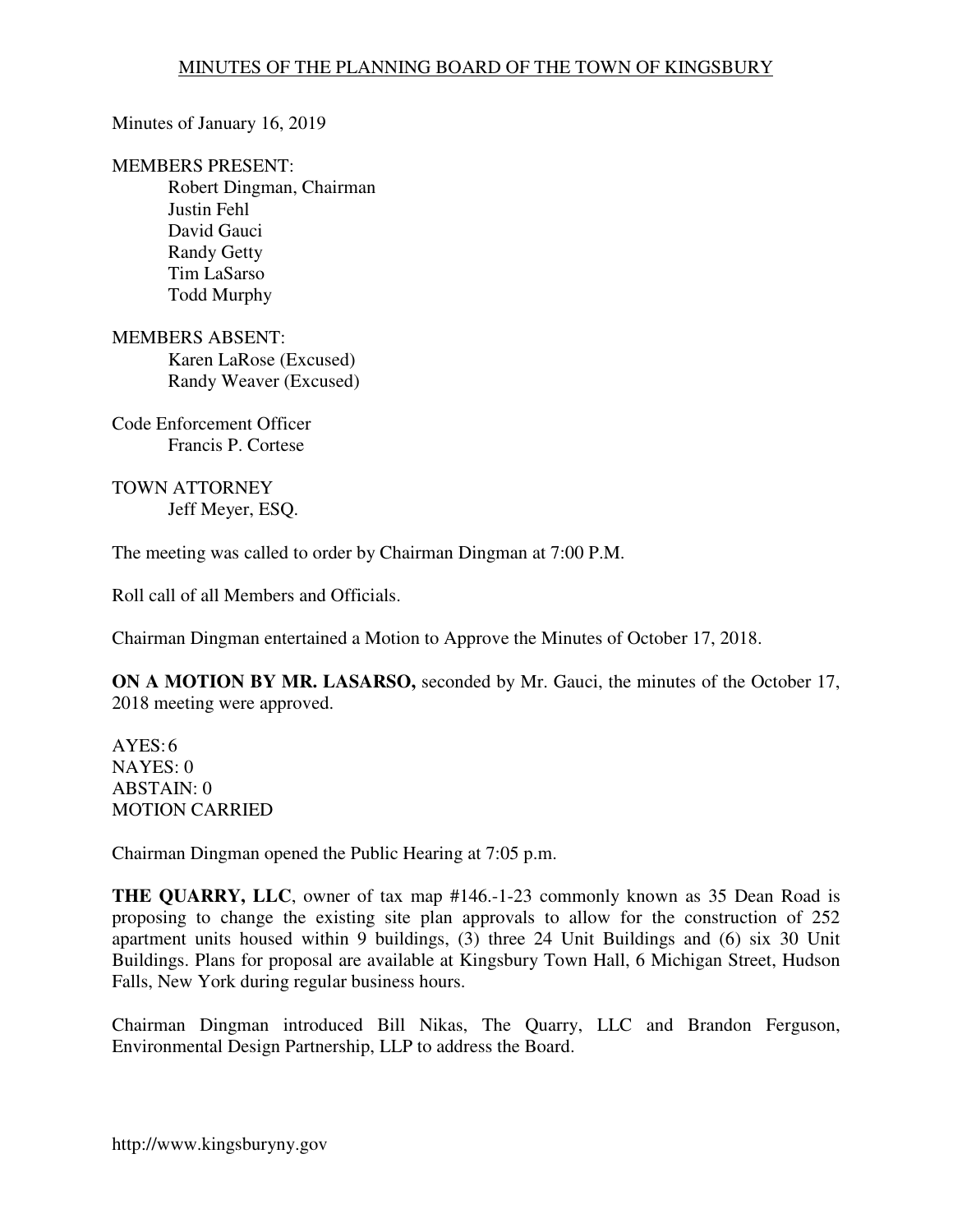Planning Board Meeting January 16, 2019 Page 2 of 5

Mr. Nikas stated Environmental Design Partnership and Jarrett Engineering have been talking with each other regarding this project. Mr. Ferguson will give his presentation to the Board.

Mr. Ferguson stated he is here tonight with Mr. Nikas the owner of The Quarry, LLC. Mr. Ferguson gave the Board a little of the history for this parcel of land. This project size is 69 +/ acres. The northern side of the National Grid right of way will remain green space as in the previous plans. This development will be on the southern side of the right away. The original project was granted in 2014 to create 148 senior apartments and a 100 unit assisted living facility. At that time there was not any construction in this area of the property the water mains were installed as well as the stormwater was put in.

They would like to change the plan to 252 apartment units housed within 9 buildings, three (3) 24 Unit Buildings and six (6) 30 Unit Buildings. They are proposing to extend Quarry Circle Way and dedicate it to the Town of Kingsbury after completion. There are water mains on the site that will need to be replaced as well as fire hydrants.

Mr. Ferguson stated they are trying to keep the stormwater that is onsite in the areas that were previously used for stormwater.

Chairman Dingman indicated that DEC may require a new stormwater plan due to "significant" changes to the project. A definition of the term "significant may be in order but a conversation with the engineering consultant for the Town indicates that the changes to the project could be considered significant. The Chairman asked that Mr. Ferguson get something in writing from the DEC indicating that they could approve the original stormwater plan in light of the changes to the project.

Mr. Ferguson stated he will contact DEC and Tom Jarrett.

Mr. Fehl questioned if there was a septic system or if the sewer was connected to the property.

Mr. Ferguson responded this project will connected into the sewer.

Mr. Nikas stated the pump station was sized for the 351 units proposed in 2006.

Jim Chase, Kingsbury Water Superintendent, questioned if there had been any contact with Department of Health regarding approvals.

Mr. Chase and Mr. Ferguson discussed what would be need from DOH.

Mr. Nikas stated they anticipated doing the same as they did with Phase One.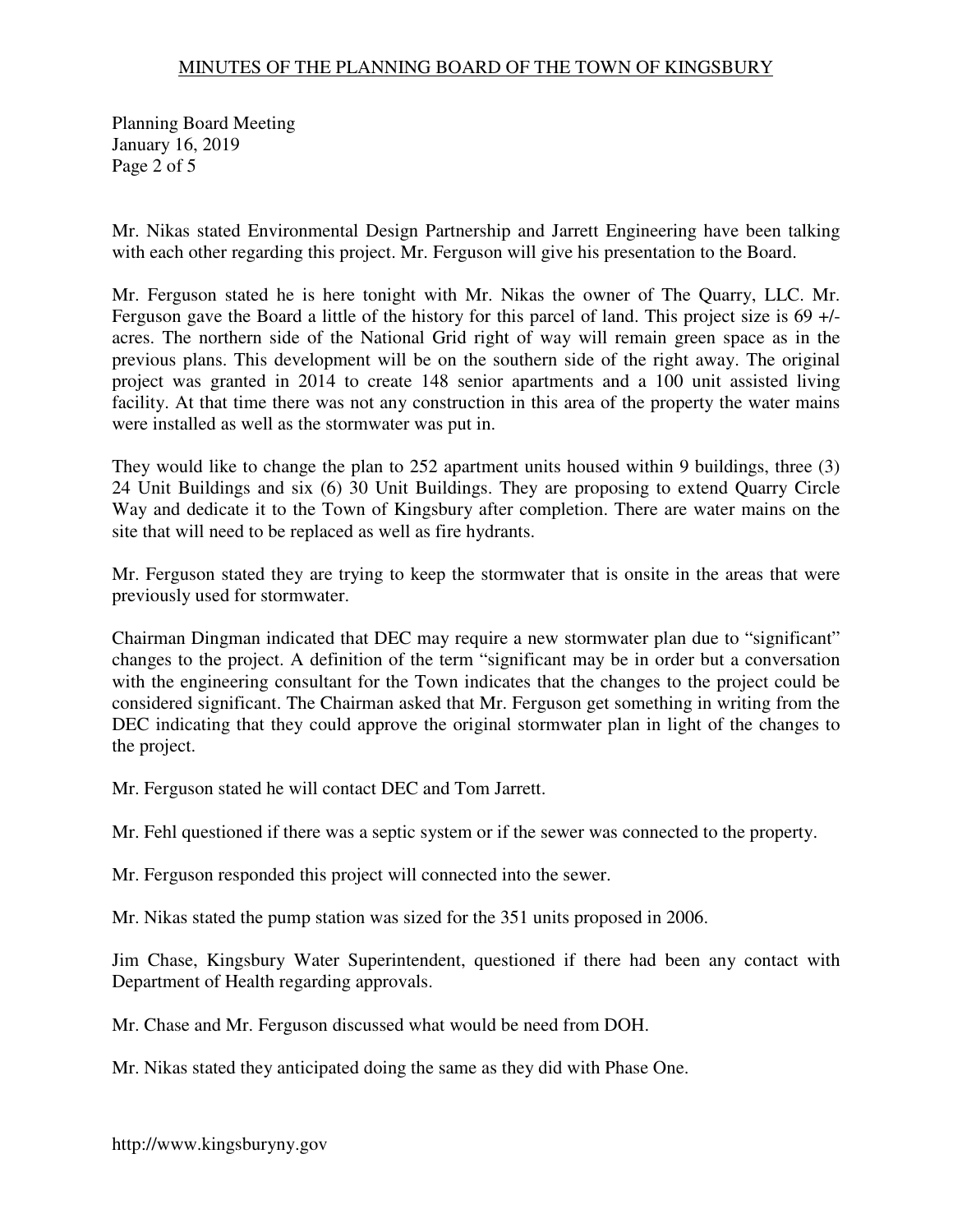Planning Board Meeting January 16, 2019 Page 3 of 5

Mr. Chase questioned if the water was grandfathered in from the 351 units proposed in 2006?

Attorney Meyer stated this Board is looking at the total number of units that is acceptable in the Zoning. Whether the units are acceptable in the zoning and whether there is sewer capacity, line capacity, etcetera that was a determination made by the sewer agency.

Mr. Getty stated he believes what Mr. Chase is asking if there will be connection charge for the water as we did not charge in the past.

Mr. Chase stated that is what is wants to know.

Attorney Meyer stated they do have to pay the hookup fee, as of now there are not any units hooked up.

Joe Brilling, Executive Director Washington County Sewer District, questioned if the water lines, the road and all of the info structure are getting turned over to the Town where or who does the sewer district get turned over to?

Is the existing development all within the existing Town's sewer district that is there?

Attorney Meyer responded this project is part of the sewer district. At this point and time, it would get conveyed to the Town's sewer district and would comply with the agreement that is already in place.

Mr. Brilling stated he wanted to make sure that this was understood.

Mr. Brilling stated for the record the Washington County Sewer District does plan to repairing the pinch point on Feeder Street in the spring.

Chairman Dingman questioned Mr. Brilling if this project has the capacity for sewer as far as the sewer district is concerned?

Mr. Brilling stated if they fix the pinch point on Feeder Street yes from the district perspective. Because of the size of the project they would have to go to DEC with plans to get approval as well. There may be some storm separation they require in the project on Feeder Street. Mr. Brilling stated the sewer district does plan on doing separation, that may be enough. He is not sure if the separations they are planning will be enough for DEC.

Mr. Cortese questioned Mr. Ferguson about showing the parking spots on the plans or are you planning on trying to bank the parking spots. Mr. Cortese stated the code states you need two parking spots per unit. The parking spots are not shown on the plans at this time.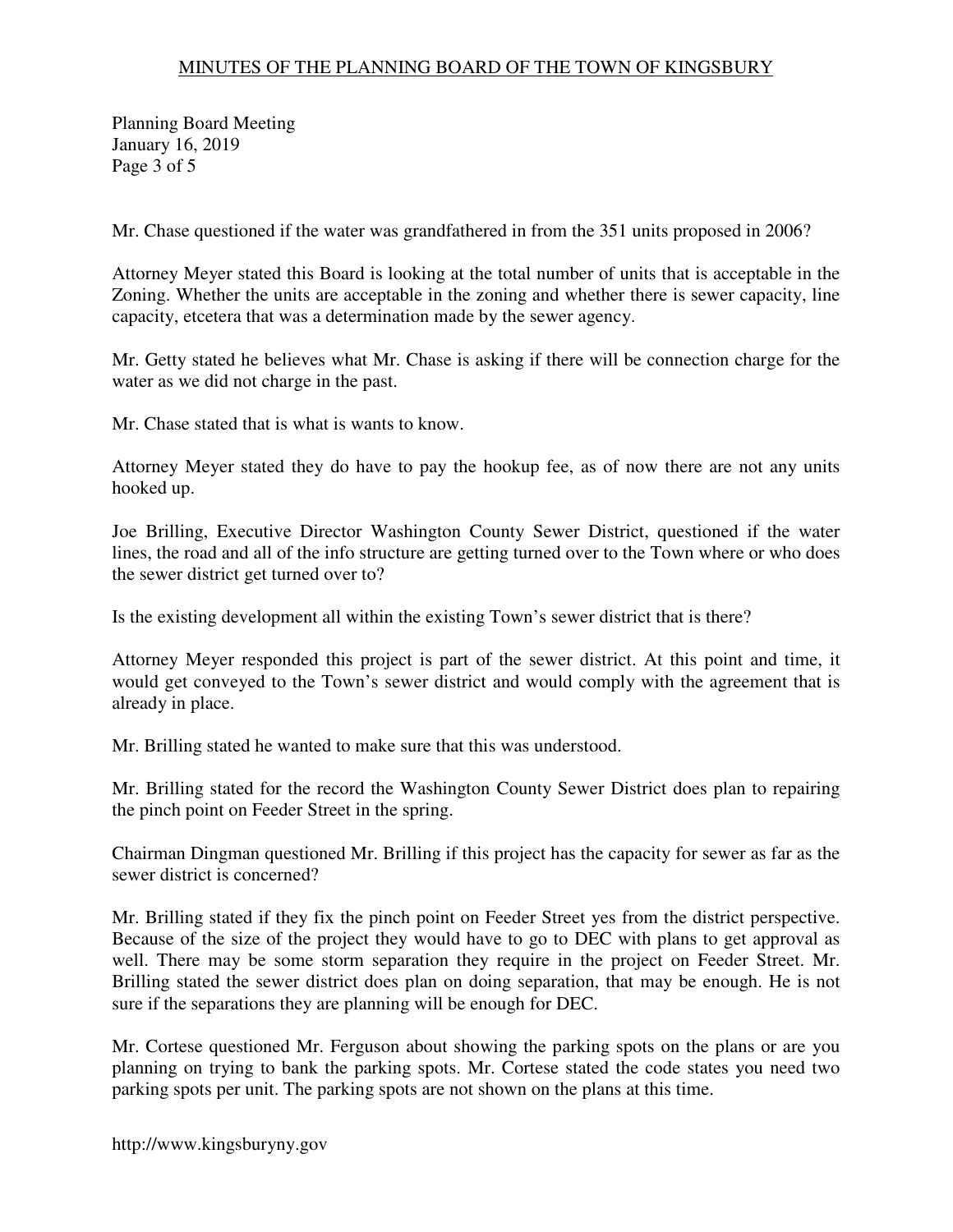Planning Board Meeting January 16, 2019 Page 4 of 5

Mr. Nikas stated the plans will show where the parking spots will be located and how many.

Mr. Cortese questioned if the approved stormwater plan in place will meet DEC's specifications or will you need a new stormwater plan to meet any new regulations.

Mr. Ferguson stated if they need to go to the new standards there would have to be modifications or they will have to have a new stormwater plan.

Mr. Nikas questioned if he was going to see the report from Tom Jarrett.

Mr. Cortese stated to Mr. Nikas he would see it. At the present time Mr. Jarrett did an overview of the project. As more information is given to Mr. Jarrett, he will do a further review with comments.

Chairman Dingman questioned if there will be garages.

Mr. Ferguson stated yes, the parking spaces are a little bit off in order to give people enough space to back out of the garages. There will not be parking spaces in front of the garages.

John Akin, Kingsbury Fire Department questioned the width of the road verses the size of the parking areas. What is the total width of the egress for the road and total area parking per unit?

Mr. Ferguson stated the travel lane will be 26 feet and 52 +/- parking spots. The road will be two lanes. Parking spaces will be 9 feet by 26 feet per code.

Bryan King, Fire Chief Kingsbury Fire Company questioned in the 2 and 3 story buildings will there be elevators or stairwells?

Mr. Nikas stated there will be one elevator per building as well as sprinkler systems.

Mr. Chase, Kingsbury Water Superintendent questioned if he was going to have access to water maintenance room.

Mr. Chase stated on other apartment buildings the rooms are on the outside of the buildings to shut off the water and work together to get a new fitting put in. The water will be turned back on after the sprinkler company is done.

Mr. Nikas stated yes there will be a maintenance room outside for water maintenance.

Discussion ensued among the Board with questions address by the Applicant.